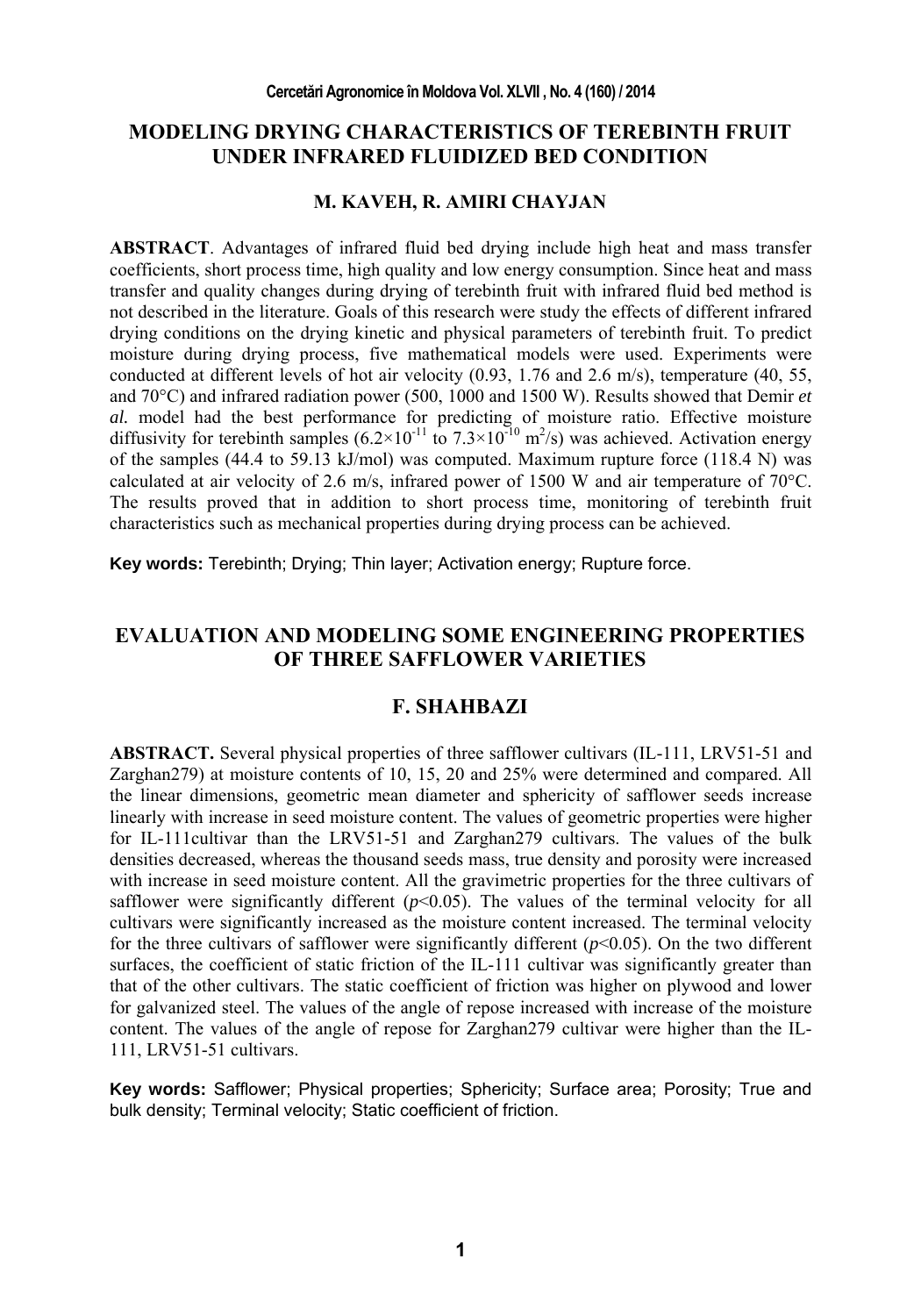# **THE EFFECT OF HYDRO-PRIMING ON GERMINATION CHARACTERISTICS, SEEDLING GROWTH AND ANTIOXIDANT ACTIVITY OF ACCELERATED AGING WHEAT SEEDS**

### **E. GHASEMI, M. GOODARZIAN GHAHFAROKHI, B. DARVISHI, Z. HEIDARI KAZAFI**

**ABSTRACT.** Seed aging is an important problem in developing countries which seeds stored in inappropriate condition. Delayed germination, reduced normal seedling percentage and changed antioxidant enzymes activity are some indications of aged seeds. Priming is a technique applied before planting and can improve seed characteristics especially under abiotic stress conditions. The main objective of the study was to evaluate aging effect on seed quality and to study the interaction between seed aging and seed priming. A factorial experiment based on completely randomized design with three replicates was conducted. The experimental treatments included cultivar, priming and aging. Results showed that seed aging reduced germination percentage, germination index, seedling length, normal seedling percentage, seedling dry weight, catalase and ascorbate peroxidase activity and increased the germination mean time and electrical conductivity of seeds. The highest germination percentage, germination index, seedling length, normal seedling percentage, seedling dry weight, catalase and ascorbate peroxidase activity and the minimum germination mean time and electrical conductivity of seeds were attained from hydro-priming treatment under non aged condition. Hydro-priming improved aged seeds quality and increased enzymes activity. Therefore, priming is a technique can be applied to improve aged seeds germination and seedling characteristics.

**Key words:** Wheat; Accelerated aging; Hydro-priming; Germination; Catalase; Ascorbate peroxidase.

# **EVALUATION OF SPRING WHEAT GENOTYPES (***TRITICUM AESTIVUM* **L.) FOR HEAT STRESS TOLERANCE USING DIFFERENT STRESS TOLERANCE INDICES**

## **A.A. KHAN, M.R. KABIR**

**ABSTRACT.** Twenty five spring wheat genotypes were evaluated for terminal heat stress tolerance in field environments in the Agro Ecological Zone-11 of Bangladesh, during 2009- 2010 cropping season. The experiments were conducted at Wheat Research Centre, Bangladesh Agricultural Research Institute, using randomized block design with three replicates under non-stress (optimum sowing) and stress (late sowing) conditions. Seven selection indices for stress tolerance including mean productivity (MP), geometric mean productivity (GMP), tolerance (TOL), yield index (YI), yield stability index (YSI), stress tolerance index (STI) and stress susceptibility index (SSI) were calculated based on grain yield of wheat under optimum and late sowing conditions. The results revealed significant variations due to genotypes for all characters in two sowing conditions. Principal component analysis revealed that the first PCA explained 0.64 of the variation with MP, GMP, YI and STI. Using MP, GMP, YI and STI, the genotypes G-05 and G-22 were found to be the best genotypes with relatively high yield and suitable for both optimum and late heat stressed conditions. The indices SSI, YSI and TOL could be useful parameters in discriminating the tolerant genotypes (G-12, G-13, and G-14) that might be recommended for heat stressed conditions. It is also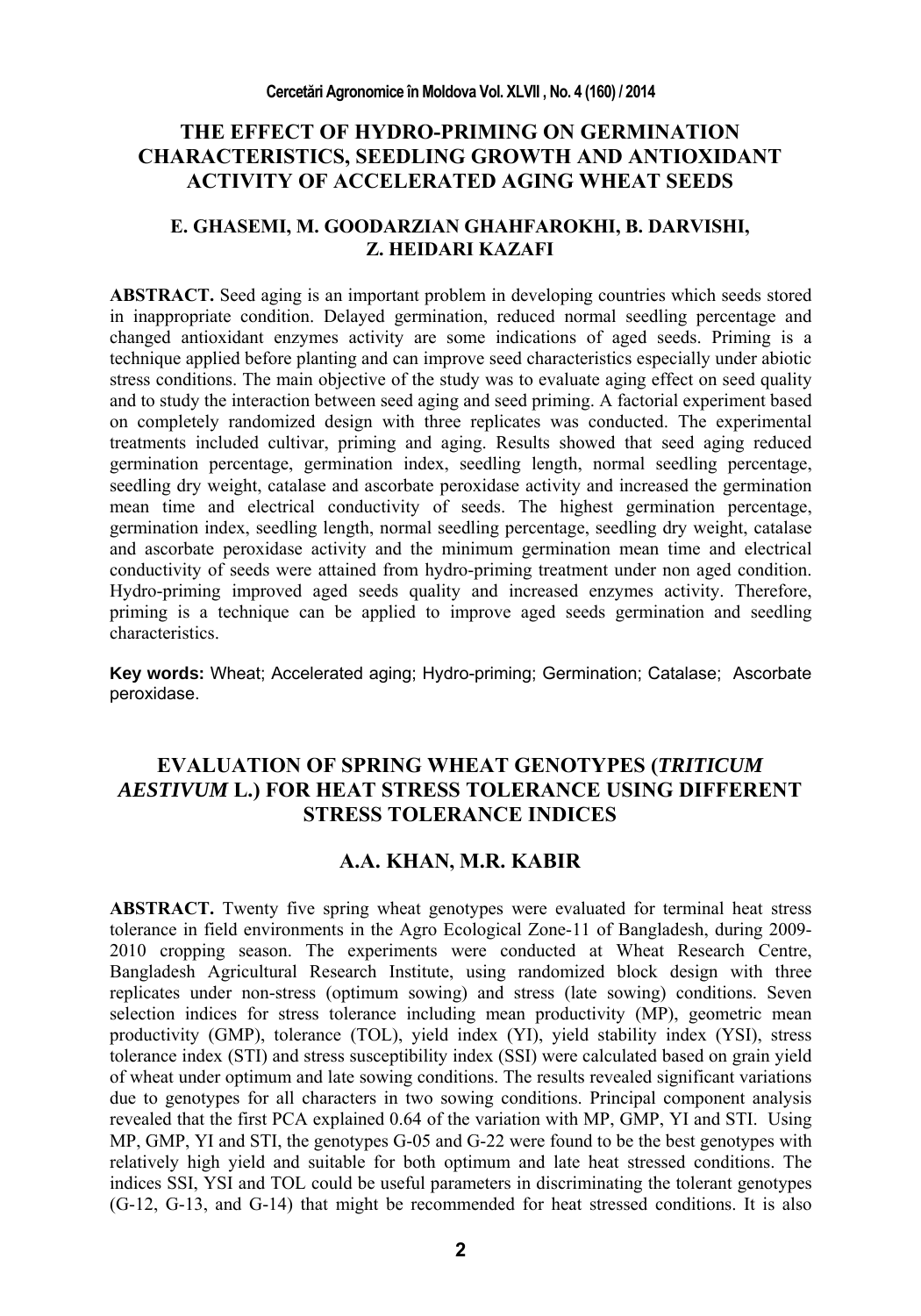concluded from the present studies that biomass, grain filling rate and spikes number  $m<sup>-2</sup>$  are suitable for selecting the best genotypes under optimum and late sowing conditions because these parameters are highly correlated with MP, GMP, YI and STI. However, high ground cover with long pre heading stage and having high grain filling rate would made a genotype tolerant to late heat to attain a high grain yield in wheat.

**Key words:** Heat stress; Stress tolerance indices; Principal component analysis; Biplot.

# **IMPACT OF ZINC AND MANGANESE APPLICATION TO INCREASE PRODUCTIVITY OF AUTUMN PLANTED MAIZE (***ZEA MAYS* **L.)**

## **H.Z. KHAN, ABDULLAH1 , M. AMIN, N. AKBAR, M.F. SALEEM, A. IQBAL**

**ABSTRACT.** Micronutrients play a significant role in various plant metabolic processes and are required in much smaller amount by the plants as compared to the macronutrients. An experiment was conducted during 2011, at the Agronomic research area, University of Agriculture, Faisalabad, Pakistan, to investigate the response of autumn planted maize to  $ZnSO_4$  and MnSO<sub>4</sub> levels (10, 20 and 30 kg ha<sup>-1</sup>) and in combinations (5 kg ha<sup>-1</sup> ZnSO<sub>4</sub> + 5 kg  $ha^{-1}$  MnSO<sub>4</sub>, 10 kg ha<sup>-1</sup> ZnSO<sub>4</sub> + 10 kg ha<sup>-1</sup> MnSO<sub>4</sub> and 15 kg ha<sup>-1</sup> ZnSO<sub>4</sub> + 15 kg ha<sup>-1</sup> MnSO<sub>4</sub>). The randomized complete block design (RCBD) having three replicates was used with plot size of 3 m x 6 m. The crop was planted on ridges 75 cm apart with recommended plant to plant distance of 25 cm. Maximum values for plant height at maturity (225 cm), cob diameter  $(4.29 \text{ cm})$ , number of grains per cob  $(415)$ , biological yield  $(20.15 \text{ tons} \text{ ha}^{-1})$ , grain yield  $(7.42 \text{ cm})$ tons ha<sup>-1</sup>) and seed protein content (8.96%) were recorded where 15 kg ha<sup>-1</sup> ZnSO<sub>4</sub> + 15 kg ha<sup>-1</sup> MnSO<sub>4</sub> was applied.

**Key words:** Maize; Zn; Mn.

# **EARLY SOWING REDUCES COTTON LEAF CURL VIRUS OCCURRENCE AND IMPROVES COTTON PRODUCTIVITY**

### **H. ALI, G.S. HUSSAIN, S. HUSSAIN, A.N. SHAHZAD, S. AHMAD, H.M.R. JAVEED, N. SARWAR**

**ABSTRACT.** Cotton productivity is severely hampering by various diseases and insect pests especially cotton leaf curl virus (CLCV) worldwide. Losses caused by CLCV are far more than any other factor affecting cotton productivity. Growing of early and resistant genotypes is of vital significance in alleviating the adversities of these pests in crop plants. The current field trial was conducted at Central Cotton Research Institute (CCRI) Multan, Pakistan, to investigate the role of varying sowing dates in managing the CLCV infestation on different elite cotton genotypes. The crop was sown on five different dates i.e.  $D_1 = 15^{th}$  April,  $D_2 = 1^{st}$ May,  $D_3 = 15^{th}$  May,  $D_4 = 1^{st}$  June and  $D_5 = 15^{th}$  June and three different elite cotton genotypes, i.e.  $V_1$  = CIM-612,  $V_2$  = CIM-591 and  $V_3$  = CIM-573 to optimize a suitable sowing date and to screen out high productive and tolerant genotype against the CLCV. Seeds were drilled manually on finely crafted seedbed by using single row hand drill keeping seeding density of 20 kg ha-1 and inter row spacing of 75cm. CLCV severely hampered the crop performance by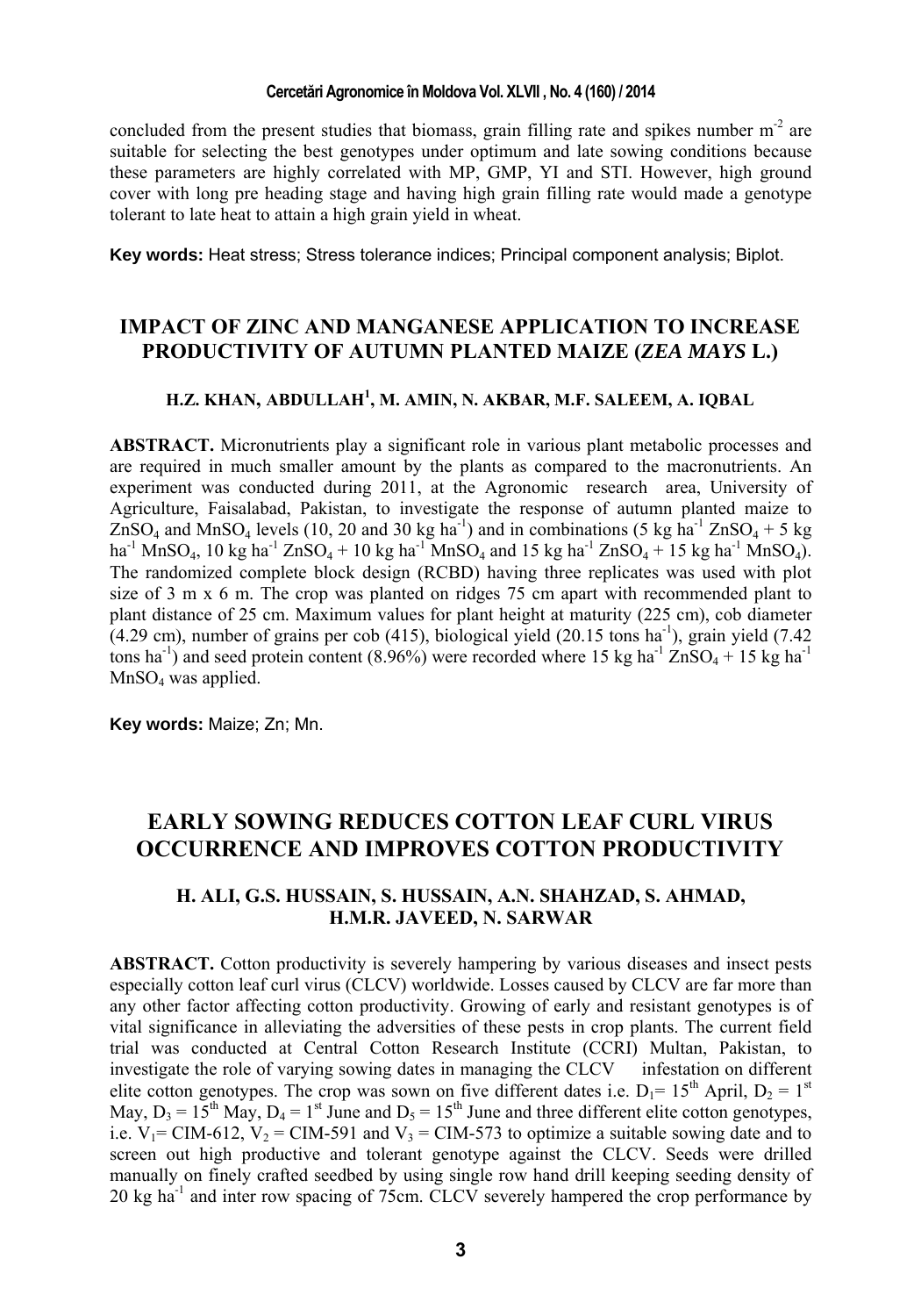delayed planting of cotton from  $15<sup>th</sup>$  April; while increased the chances of disease incidence. It is concluded that early sowing of all tested genotypes especially CIM-592 reduces the problem of CLCV and enhanced cotton productivity.

**Key words:** Cotton; Leaf Curl Virus; Sowing dates; Seed cotton yield.

# **INVESTIGATIONS ON DETERMINATION OF NUTRITIONAL STATUS OF PEAR TREES ACCORDING TO A NEW INDEX - DEVIATION FROM OPTIMUM PERCENTAGE (DOP)**

### **MITRA MIRABDULBAGHI**

**ABSTRACT.** This experiment was conducted in a private orchard (Kosar) in district of Shahriar of Alborz province (Iran), during 2012-2013, to determine the effects of B and Zn applied on flowers at full bloom stage on leaf macro and micronutrient contents at 90 days after full bloom (DAFB) of three pear cultivars (Spadona and Duchesse and a pear cultivar from Iranian national collection, named as Daregazi). The deviation from the optimum percentage (DOP) index of macro and micronutrients for two studied years was used to evaluate the nutritional status: optimal (DOP = 0), deficiency (DOP < 0) or excess (DOP > 0). The ΣDOP for two studied years is obtained by adding the values of DOP index irrespective of sign. The larger the ΣDOP, the greater is the intensity of imbalances among nutrients. In general, a DOP value close to the optimum level  $(DOP = 0)$  were observed in treated studied pear cultivars with B and Zn applied on flowers at full bloom stage compared with the control trees (without any application of boron and zinc). The DOP<sub>macro</sub> and DOP<sub>micro</sub> were, respectively, positive and negative for all of studied pear cultivars regardless of treatments. According to £DOP index (during 2012-2013), the combination of both products (borax+zinc sulfate treatments) at full bloom stage applied on flowers of three pear cultivars (Spadona, Duchesse and Daregazi) showed better balanced nutritional values than the rest of treatments.

**Key words:** DOP index; Pear cultivars; Nutritional status; Boron; Zinc.

# **CHARACTERISTICS OF THE BASELINE CLIMATE OF THE COTNARI (ROMANIA) WINE GROWING REGION**

### **L.M. IRIMIA, Cr.V. PATRICHE, H. QUÉNOL, O. PLANCHON, L. SFÂCĂ**

**ABSTRACT.** The paper presents the baseline climate of the Cotnari wine growing region, the climate under whose influence were set up the wine grape varieties, wine types and grapevine training systems of this vineyard. It is also presented the baseline climate suitability for wine grape growing and its spatial variation in the vineyard area. The study is based on the climate data for the 1961 to 1980 time period, previous to the beginning of the climate warming and, therefore, considered to be representative for the baseline climate time period. According to study results, the baseline climate of the Cotnari wine growing region was cool, with annual average temperatures by  $8.5\dots10.0\degree C$ , with a sum of the effective temperatures by 1081…1382°C, with freezing phenomena at the beginning and towards the end of the growing season, and with very cool nights during the month of September (CI+2). Elements that generate the baseline climate suitability for wine grape growing were: high average temperatures for the month of July  $(19...21.1^{\circ}C)$ ; long growing season up to 190 days, and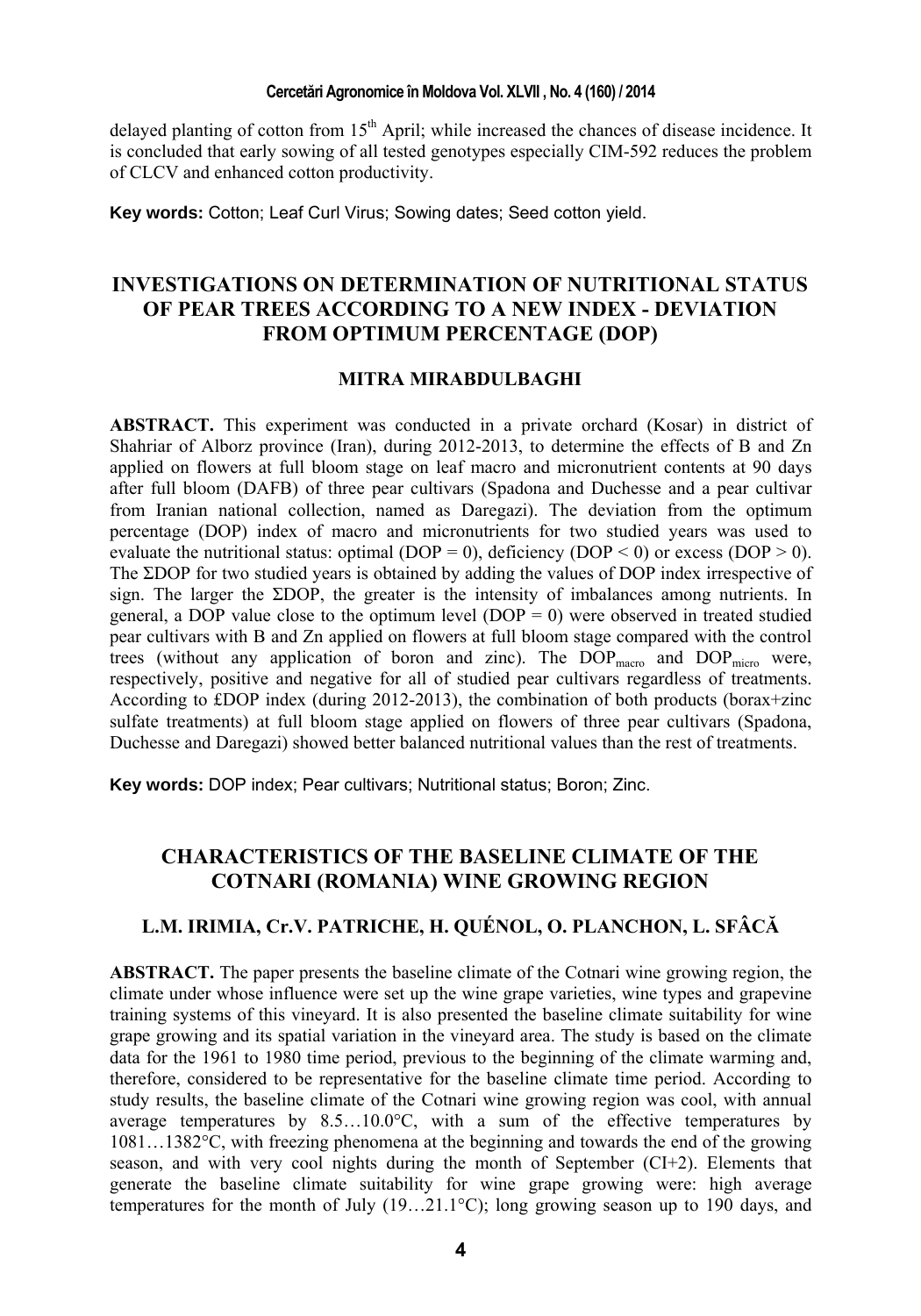high values for the global radiation, up to 93 kcal/cm<sup>2</sup>/April  $1<sup>st</sup>$  - September 30<sup>th</sup> on the sunny slopes within the vineyard area. According to the multicriteria evaluation of the suitability for wine grape growing, 87.9% (1792 ha) of the vineyard surface was characterized by a baseline climate suitable for white quality wines and 11.9% (241.0 ha) by a baseline climate suitable for white table wines, sparkling wines and wines for distillates.

**Key words:** Cotnari wine growing region; Grapevine; Wine types; Climatic factors; Climate warming.

# **EFFECT OF SELENIUM SUPPLEMENTATION ON SERUM AMYLASE, LACTATE DEHYDROGENASE AND ALKALINE PHOSPHATASE ACTIVITIES IN RATS EXPOSED TO CADMIUM OR LEAD**

### **B.G. ŞLENCU, C. CIOBANU, Carmen SOLCAN, Alina ANTON, St. CIOBANU, Gh. SOLCAN, Rodica CUCIUREANU**

**ABSTRACT**. The purpose of the study was to assess the effect of selenium supplementation on serum amylase, lactate dehydrogenase (LDH) and alkaline phosphatase (ALP) activities in rats, during subacute exposure to toxic doses of cadmium or lead through the drinking water. The experimental groups (n=6) were: Control, Se (Se<sup>+4</sup>: 0,2 mg/l), Cd (Cd<sup>+2</sup>: 150 mg/l), Pb  $(Pb^{+2}$ : 300 mg/l), Cd+Se (Cd<sup>+2</sup>: 150 mg/l; Se<sup>+4</sup>: 0,2 mg/l) and Pb+Se (Pb<sup>+2</sup>: 300 mg/l; Se<sup>+4</sup>: 0,2 mg/l). The animals were sacrificed after 56 days. Amylase, LDH and ALP activities were determined from serum. Se and Pb treatments caused an increase in amylase and LDH activities, when compared to Control group while Cd caused an increase in amylase activity and a decrease in LDH and ALP activities. Cd+Se caused a decrease in amylase activity and an increase in LDH activity, when compared to Cd. Pb+Se caused a decrease in amylase activity in comparison to lead. Selenium supplementation alleviated cadmium or lead induced changes in serum amylase activity. Selenium, coadministered with cadmium, caused a marked increase in serum LDH activity, when compared to cadmium alone or Control group while practically it had no effect on lead induced changes in LDH activity. Cadmium and lead induced disturbances in serum ALP activity were not influenced by selenium supplementation.

**Key words:** Rats; Lead; Cadmium; Selenium; Blood serum enzyme.

**REZUMAT. Efectul suplimentării cu seleniu asupra activităţii amilazei serice, a lactat dehidrogenazei şi a fosfatazei alcaline la sobolani, expuşi la cadmiu sau plumb.** Scopul acestui studiu a fost de a evalua efectul suplimentării cu seleniu asupra unor enzime, amilaza, lactat dehidrogenaza (LDH) şi fosfataza alcalină (ALP) la şobolani, în timpul expunerii subacute la doze toxice de cadmiu sau plumb, prin intermediul apei de bǎut. Loturile experimentale (n=6) au fost: Martor, Se ( $Se^{+4}$ : 0,2 mg/l), Cd (Cd<sup>+2</sup>: 150 mg/l), Pb (Pb<sup>+2</sup>: 300 mg/l), Cd+Se (Cd<sup>+2</sup>: 150 mg/l; Se<sup>+4</sup>: 0,2 mg/l) și Pb+Se (Pb<sup>+2</sup>: 300 mg/l; Se<sup>+4</sup>: 0,2 mg/l). Animalele au fost sacrificate dupǎ 56 de zile. Amilaza, LDH şi ALP au fost determinate din ser. Administrarea de Se sau Pb a determinat o crestere a amilazei și LDH, în comparatie cu lotul de control, în timp ce Cd a determinat o creştere a amilazei şi o scǎdere a LDH şi ALP. Cd+Se au cauzat o scădere a amilazei și o creștere a LDH, în comparație cu Cd. Pb+Se au produs o reducere amilazei, în comparație cu plumbul. Suplimentarea cu seleniu a atenuat modificǎrile induse de cadmiu sau plumb asupra amilazei serice. Seleniul, coadministrat cu cadmiul, a cauzat o creştere marcantă a activitǎţii serice a LDH, în comparaţie cu Cd sau lotul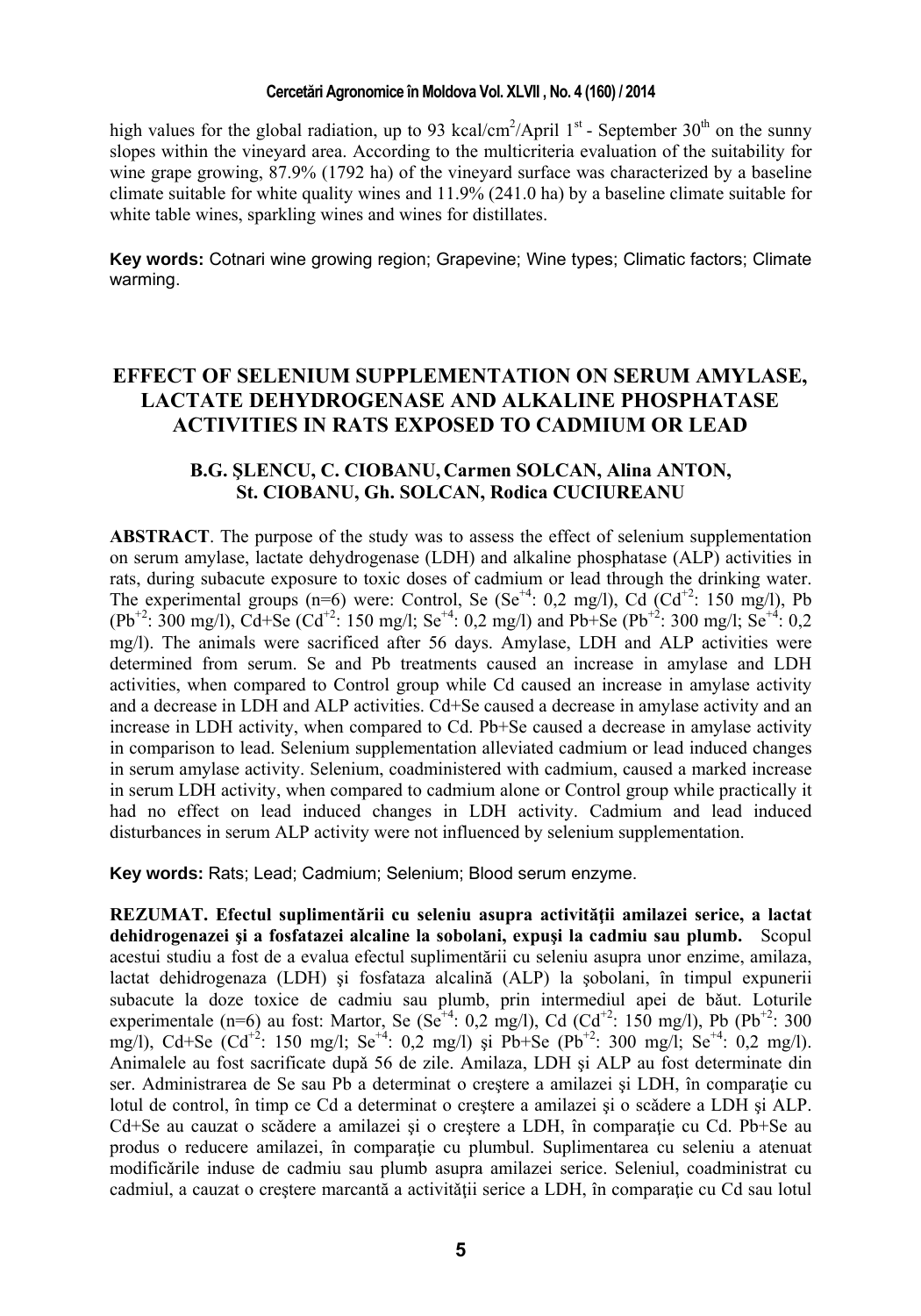martor, însă nu a avut nici un efect asupra modificărilor produse de plumb asupra activității LDH. Tulburǎrile induse de cadmiu şi plumb asupra activitǎţii serice a ALP nu au fost influenţate de suplimentarea cu seleniu.

**Cuvinte cheie:** şobolani; plumb; cadmiu; selenium; enzime serice.

## **STUDY ON PROMOTING COMPANIES SPECIALIZED IN THE PRODUCTION OF WINE FROM IAŞI COUNTY (ROMANIA) BY IMPLEMENTING ONLINE MARKETING (CASE STUDY)**

## **A. CHIRAN, Elena GÎNDU, A. F. JITǍREANU, Mădălina-Oana APETRE**

**ABSTRACT.** Online promotion of wine products is a new but indispensable approach in all promotional activities initiated by companies and producers of wine, whereas there is a need for a greater focus on this specific market, not separated from the real one, but a new component, increasingly prevalent. The new market, where demand is getting bigger in our country and where consumers are becoming more and more faithful to this type of promotion, is the online environment, which generated, as a response from manufacturers and distributors in almost all food industry areas, online marketing. Promoting in the virtual environment follows the same stages of development as any promoting strategy from other environments of intersection with customers: initial research, market segmentation, setting goals, market positio-ning, marketing mix, implementation of the promotional campaign itself and the implementation and post implementation control. The key features of wine products online promoting is interactivity and socialization. Internet communication occurs in two directions, unlike traditional marketing, which is unidirectional. The other characteristic of virtual promotional methods - socialization characterizes the future of cyberspace. The research purpose is not to separate the new form of promotion of other forms of nonvirtual marketing activities, but to emphasize that online marketing is the component that should not be missing from any promotional cam-paign launched by a company. The research was based on information provided by the S.C. Cotnari S.A. Department of Marketing. In order to determine the characteristics of online communication and modern promoting trends, we analyzed the website and social media accounts of this wine producer, as well as news portals and blogs. Questionnaires were applied on a sample of 133 consumers, to analyze the impact on their use of online marketing. The studied sample consisted of consumers of wine and, most of them, Internet users, from urban or rural areas. Each questionnaire contained 16 questions, with a total of 63 variables, and aimed to compare the behavior of respondents towards online promotion activity of S.C. Cotnari S.A., Iaşi county.

**Key words**: Online marketing; Promotion; Wine.

**REZUMAT. Studiu privind promovarea firmelor specializate în producţia de vin din judeţul Iaşi prin implementarea marketingului online (studiu de caz).** Promovarea online a produselor vinicole este o abordare nouă, dar indispensabilă, în totalul activităţilor de promovare, demarate de companii şi producătorii de vin, întrucât se resimte nevoia unei atenţii sporite asupra acestei piețe specifice, nu separată de cea reală, ci o componentă nouă, din ce în ce mai predominantă. Noua piață, unde cererea devine din ce în ce mai mare și în țara noastră şi unde consumatorii devin din ce în ce mai mulţi şi mai fideli acestui tip de promovare, este mediul online, ce a generat ca reactie din partea producătorilor și distribuitorilor din aproape toate domeniile agroalimentare marketingul virtual. Promovarea în mediul virtual urmăreşte aceleaşi etape ale elaborării unei strategii de promovare ca în oricare alt mediu de intersecţie cu